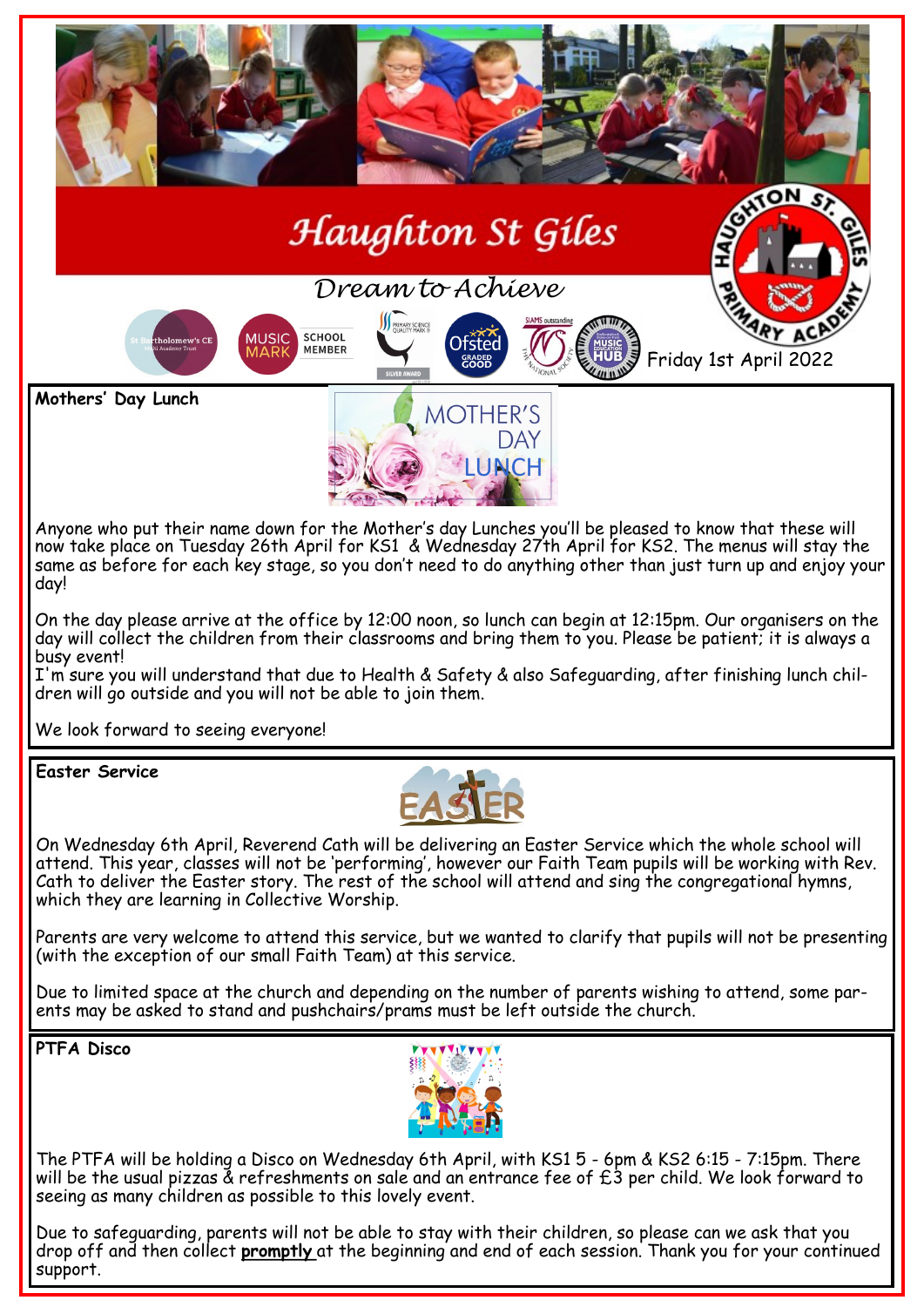# **Young Minds**



[https://www.youngminds.org.uk/parent/blog/top](https://www.youngminds.org.uk/parent/blog/top-tips-for-talking-to-your-young-person-about-the-events-in-ukraine/)-tips-for-talking-to-your-young-person-about-the -events-in-[ukraine/](https://www.youngminds.org.uk/parent/blog/top-tips-for-talking-to-your-young-person-about-the-events-in-ukraine/)

This is a useful tool for parents to support their children during these world events which are hard for children to understand and could cause anxiety or fear.

#### **UNICEF Bake Sale for Ukraine**



The children couldn't believe their eyes & in fact neither could we - the amount of cakes and the variety that had been donated was utterly amazing! A huge thank you to everyone who has supported our Faith Team and the people of Ukraine by donating cakes and sending your children in with money in order to buy a cake. Due to the amount, we decided that the children were allowed to buy two cakes at morning break, one more at lunchtime and then another at the end of the day.

Thanks to your generosity, we have smashed the target and raised:



**Parents' Evening**



The new dates for Parents' Evenings are Monday 25th April 5-7pm & Tuesday 26th April 3:30- 5pm. You do not need to do anything if you have already booked an appointment. However, if you are wishing to book or change an appointment then please contact Mrs Kelly in the school office to arrange.

## **PTFA News**

EASTER DISCO WEDNESDAY 6<sup>th</sup> APRIL

Remember it's the disco next week with pizza and a well stocked tuck shop. KS1 5-6pm, KS2 6.15- 7.15pm. £3 entry.

## DATES FOR DIARY

THE GREAT JUBILEE SCHOOL CAMP: Friday 10TH June from 6pm.

To celebrate the Queen's Platinum Jubilee the PTFA are organising a family camping night on the school playing fields, so please keep the date free. There will be bunting, barbeque and a bar and camp fees of £10 per adult and £5 per child which will include the first drink and burger. Tickets available after Easter and we hope to get a large proportion of the school community socialising together!

HAUGHTON GIANT CHALLENGE SUNDAY 10TH JULY UPDATE

61 signed up already for the on/off road jaunt through the beautiful Staffordshire countryside. Entertainment on cyclists return and open to all, will include food from the Staffordshire Hog Roast Company, bouncy castle slide, tombolas and coconut shy. We are looking for volunteers to act as marshals on the route, to help man stalls and to assist in setting up at the school and putting out signs along the route on Saturday 9th. Please contact Steve Kingdon on 07843 347540 if you can help.